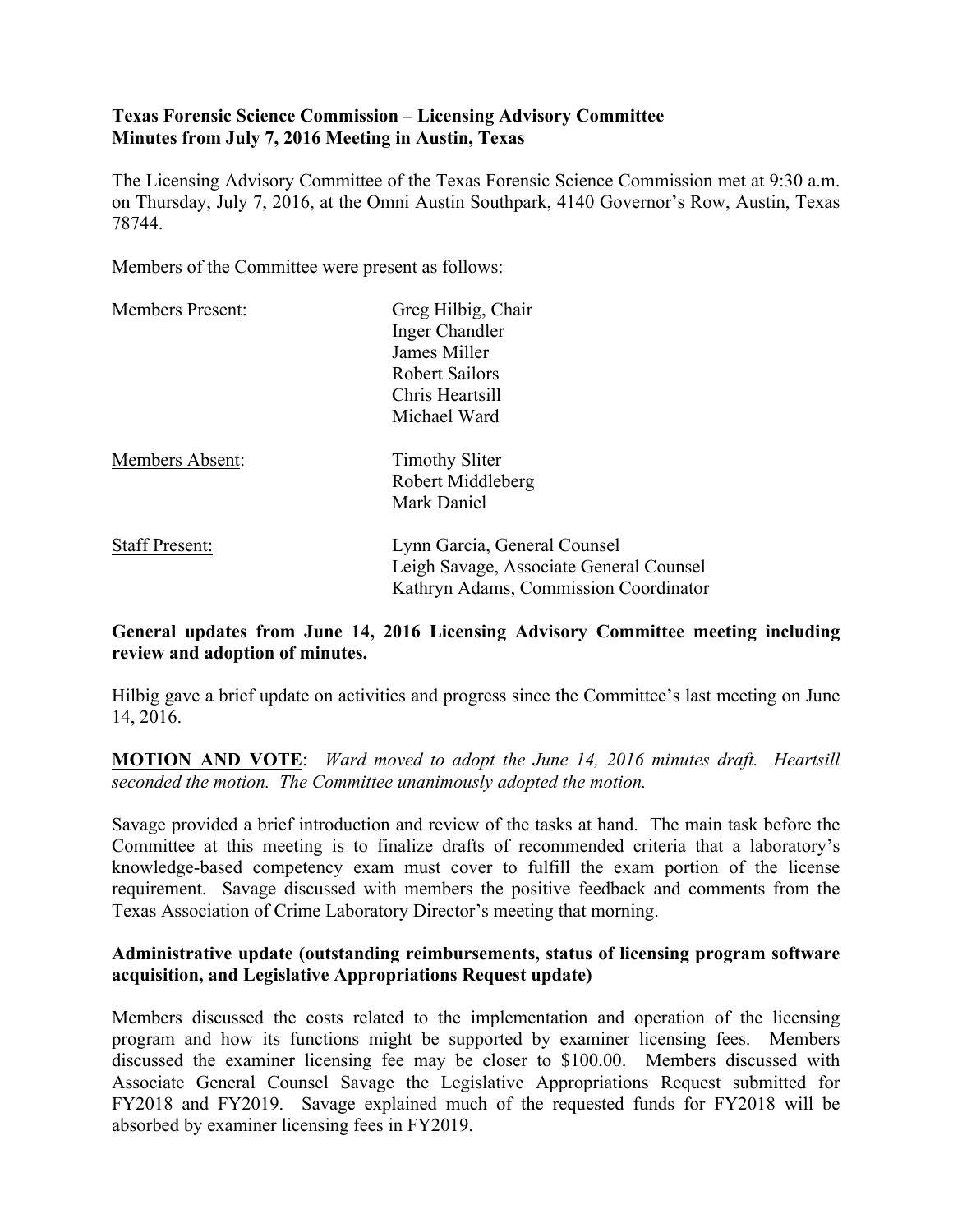## **Review proposed, outlined educational and other statutory requirements for each accredited forensic discipline for which licensing will be required, including possible waivers for certain requirements.**

Committee members discussed draft educational and other statutory requirements developed at the Committee's June 14, 2016 meeting.

### **Review of proposed knowledge-based competency exam criteria for each accredited discipline.**

Members reviewed proposed draft criteria lists for each accredited forensic discipline that a laboratory's knowledge-based competency exam must cover in order to fulfill the examination requirement to obtain a forensic examiner license. At its June 14, 2016 meeting, the licensing advisory committee assigned individual members to develop the exam criteria for each subdivided discipline. After discussion of the minutiae and specificity required for almost 37 different knowledge-based competency exams, members discussed that perhaps a more general exam for all forensic scientists would better serve the purpose of the licensing program.

Members discussed that confirmation from the laboratory of an examiner's successful completion of a competency exam may still be necessary. Members discussed that years down the road, when the Committee has the resources available, it may administer these knowledgebased competency exams, but at this time, the Committee simply does not have the resources or expertise necessary for such a enormous task.

Members discussed that all other components previously discussed (e.g. courtroom testimony, statistics, bias training, Brady and Michael Morton Act) would still be requirements and will be tested as part of the general exam, but the exam component should be covered not by the laboratory's knowledge-based competency exams but by a general forensic exam that covers a base-level knowledge that all forensic examiners in Texas must possess before obtaining a license.

Members discussed whether examiners working in disciplines not required to be accredited or in an unaccredited laboratory will be able to obtain a voluntary license. There was some consensus that unaccredited disciplines should be brought into the fold as well, however the Committee believes the Commission should publish a specific list of priority disciplines for which the Commission may issue voluntary licenses. Disciplines members discussed to be added to the initial list of the voluntary license option are as follows:

Latent Prints Digital Evidence Crime Scene Investigation

Members discussed that all voluntary licensees will need to fulfill all of the requirements (including proficiency testing, competency testing, etc.) to obtain a license regardless of whether they are practicing in a laboratory or independently. This may be more difficult for examiners not working in the laboratory setting (e.g. private questioned document examiners), but as long as they fulfill the requirements, they can obtain a forensic examiner license.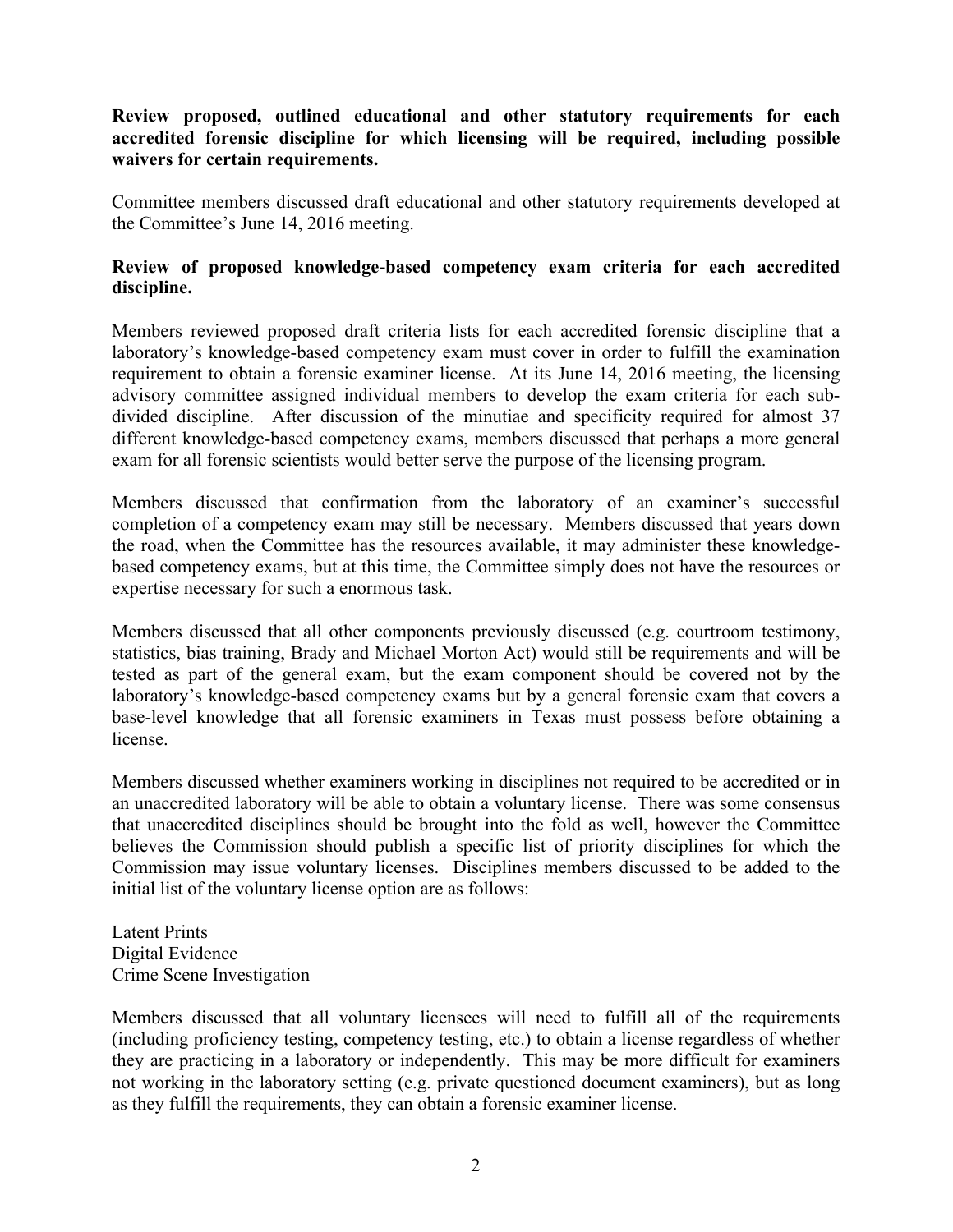Members also discussed permitting laboratory directors and quality directors to obtain a voluntary license.

Garcia and committee members discussed several national and local experts that could help provide resources for development of the general exam. The following were discussed as potential subject areas:

Psychometrics/Exam Development Evidence handling Cognitive Bias **Statistics Ethics** Root Cause Analysis Legal and Ethics Uncertainty of Measurement

Members also discussed adding a judicial representative to the exam development team. Garcia agreed to reach out to those mentioned and ask if they are willing to contribute to developing the general forensic exam. The exam would ideally be accessible online.

### **Review and discussion of proposed license discipline categories and subcategories chart.**

Members reviewed the draft license discipline categories and subcategories chart. Members discussed revising the categories to include only the six main categories—Controlled Substances, Toxicology, Biology/DNA, Firearm/Tool mark, Questioned Documents, and Trace Evidence. Each licensed examiner would have a profile on the Commission's website that shows the main forensic discipline and any sub-categories for which they are qualified for analysis and testimony.

# **Update from the Texas Association of Crime Laboratory Director's July 7, 2016 meeting and comments related to the proposed license discipline categories and subcategories, the proposed requirements matrix, and the proposed exam criteria for each forensic discipline.**

Members and General Counsel Garcia discussed positive feedback on the Licensing Advisory Committee's recommendations from the July 7 Texas Association of Crime Laboratory Director's meeting held earlier that morning in a room adjacent to the Licensing Advisory Committee's meeting. Members will provide the Texas Association of Crime Lab Directors with an update on the suggestion for a general forensic licensing exam versus knowledge-based competency exam to fulfill the exam portion of the licensing requirement and seek feed back from the TACLD members.

#### **Discuss legislative requests, revisions and/or clarifications to the statutory licensing requirement and report to legislature for 85th Legislative Session.**

Members briefly discussed the constitutional issues raised by Committee members and defense lawyers related to access to forensic experts. The examiner licensing mandate does not apply to defense experts. However, the accreditation requirement for admission of forensic analysis and/or testimony in a court in Texas *does* apply across-the-board. Therefore, as Garcia explained at previous meetings, the issues related to "access" are an accreditation requirement issue, not a